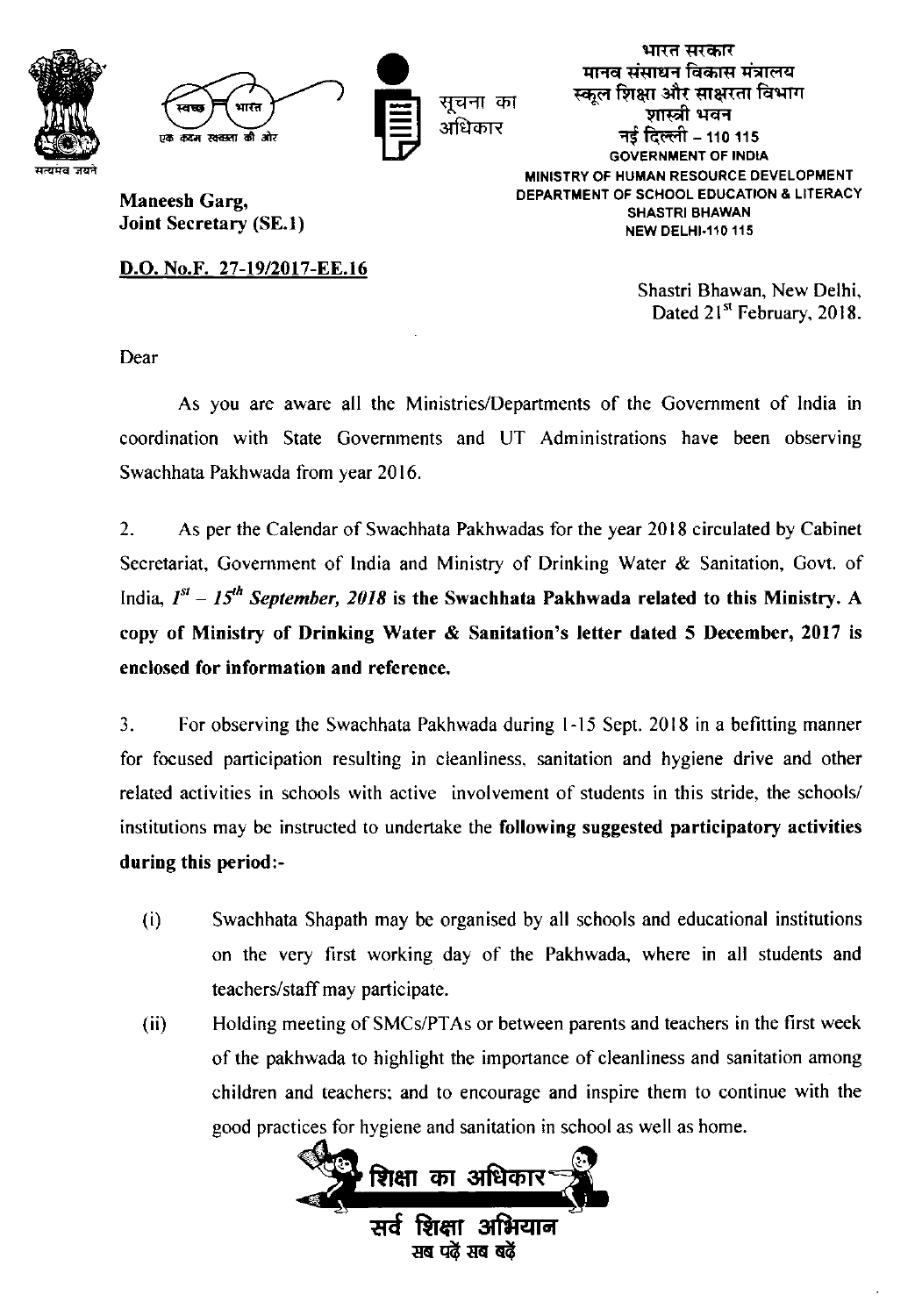- $(iii)$ Teachers to inspect sanitary facilities in every school/institution and make proposal/plan for repair and upkeep of the facilities, if required.
- (iv) Competitions can be held in districts/blocks/clusters for clean and well maintained premises and toilets in schools.
- (v) EssayiQuiz competition for students on Cleanliness and Hygiene practices in school.
- Painting competition for students, teachers and parents. (vi)
- Debates on Swachhata. (vii)

 $\ddot{\phantom{a}}$ 

Swachhata awareness messages to be posted on the website of the Organisation/schools. Altematively, photographs on Swachhata may be displayed in schools. (viii)

4. Besides the above participatory activities, the following activities may also be undertaken by the teachers and administration of the schools:

- (i) Weeding out/ recordings of the old files, records as per procedure.
- $(ii)$ All kinds of waste material like broken fumiture, unusable equipment, defunct vehicles etc. should be completely removed from the premises of schools/ institutions.
- (iii) Teachers and students in association with local representative should propagate the theme of the Pakhwada among citizen in nearly areas.

5. Further, in order to give impetus to the programme and create mass awareness, it is requested that the state level may undertake the following:-

- (a) Audio visual programme to be undertaken to motivate students/employees and others for maintaining cleanliness.
- Electronic banners may be created and uploaded on the departmental/ state web portals to highlight the observance of the Pakhwada. Publicity and awareness generation may be done through use of social media, as well as electronic and print media. (b)
- Necessary directions may be issued to schools to include Swachhata in the agenda of the meeting of their School Management Committees, which may be organised during this period. (c)
- School may organize pledge on Swachhata during moming assembly everyday during the Pakhwada. (d)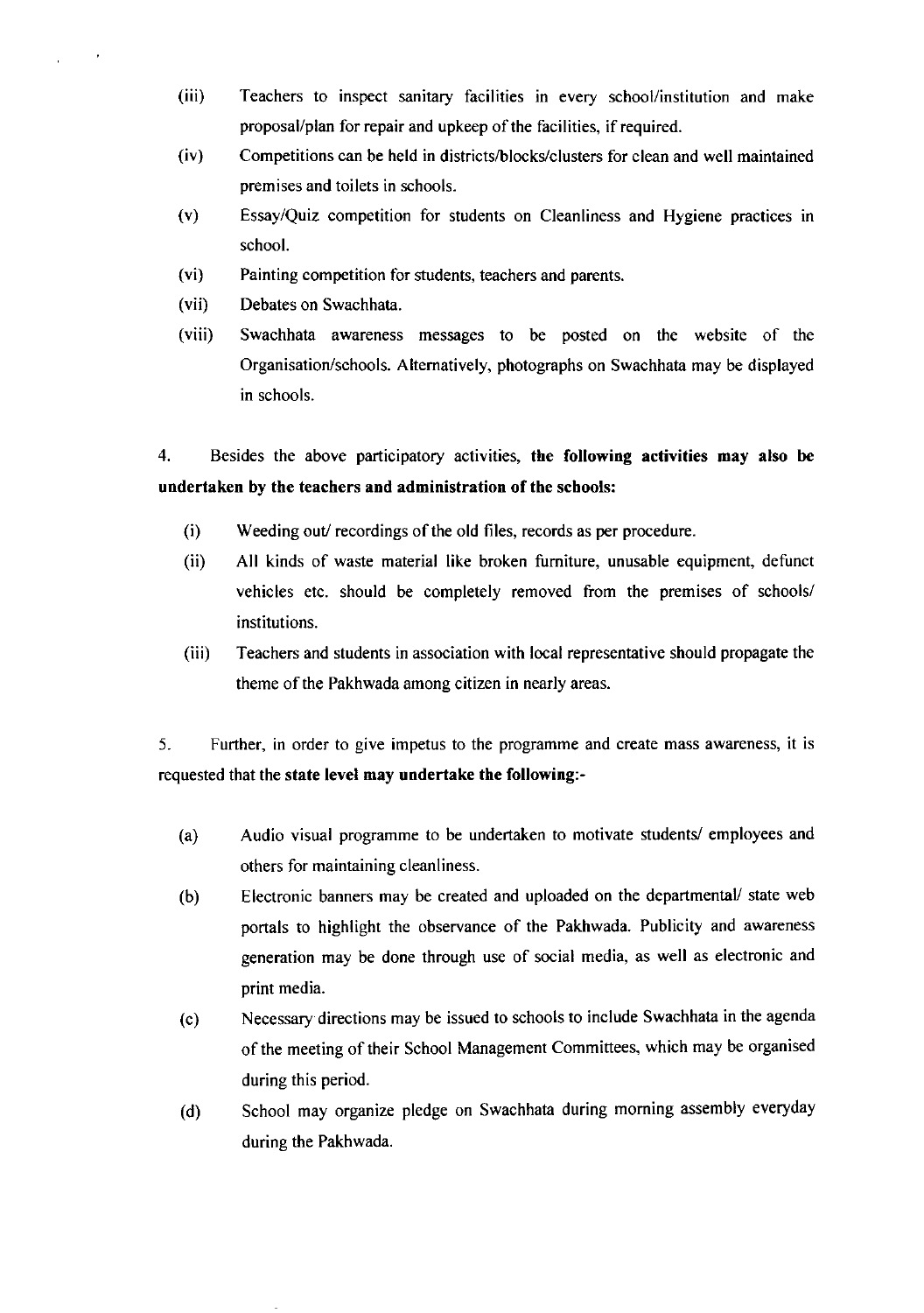- (e) Increased focus may be given on community participation for the Swachhata Abhiyan in schools/ institutions and schools may also be involved in undertaking cleanliness and awareness drives in nearby areas.
- $(f)$ Songs on Swachh Bharat may be disseminated.
- (g) Student Ambassadors may be nominated for focusing on Swachhata during the Pakhwada.

6. <sup>I</sup>would also request you to take up the matter with the District Collectors/Deputy Commissioners in your State/UT who are the ex-officio Member Secretary of District Level Committee for SSA/RMSA/MDM, Chaired by the local Hon'ble Member of Parliament, for convening the meeting of the Committee during the Pakhwada, to further propagate the message of the Pakhwada across the society.

7. Suggested Action plan for Swachhata Pakhwada, 2018 (l-15 September, 2018) is enclosed. You are accordingly requested to take necessary action and issue necessary instructions to district authorities, the schools/educational institutions, so as to ensure participation of students, teachers, parents, local people and representative etc., whole heartedly in the Swachhata Pakhwada during  $1<sup>st</sup>$ -15<sup>th</sup> September, 2018 and accordingly plan for making the Swachhata Pakhwada successful. You are requested to kindly intimate the number of schools and students participated in the Pakhwada activity-wise in your State / UT to this Department. Photographs, video, films etc. together with highlights of each day of Pakhwada may be uploaded on Shagun portal everyday during the Pakhwada.

With regards,

Yours sincerely,

(Maneesh Garg)

The Education Secretaries/ Principal Secretaries of all States/UTs.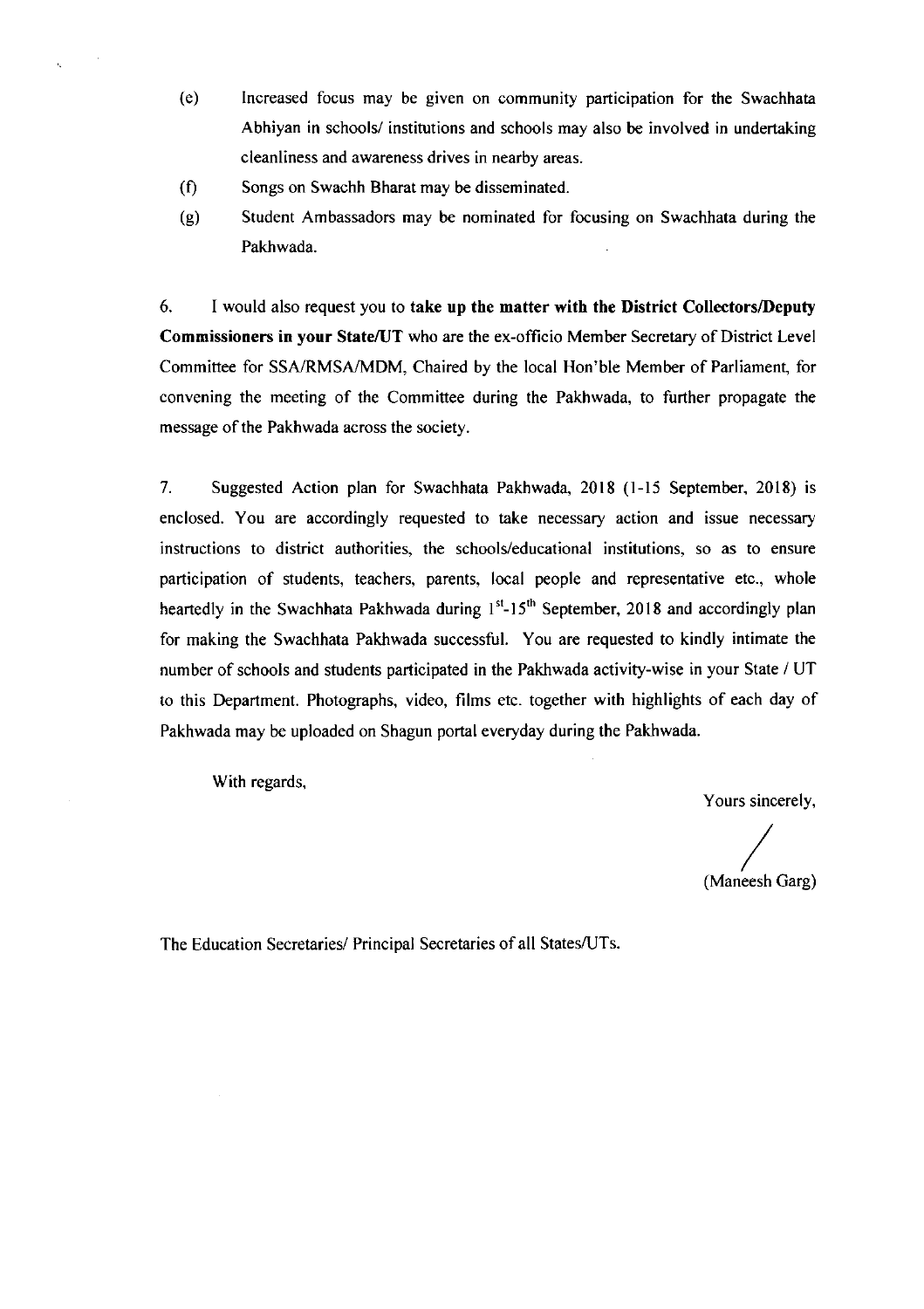Copy to similar action to:-

- I Chairman, CBSE
- 2 Chairman, CISCE
- 3 Commissioner, KVS
- 4 Commissioner, NVS
- 5 Director, CTSA

 $\mu$ ay  $_{1/2}$ (Maneesh Garg) Joint Secretary (SE.1)

Copy also to:-

J.

- $\mathbf{I}$ . PS to HRM
- 2. PPS to Secretary (SE&L)
- $3<sub>1</sub>$ Secretary (DWS), Ministry of DWS
- 4 NIC cell - for uploading on the Ministry and SHAGUN website.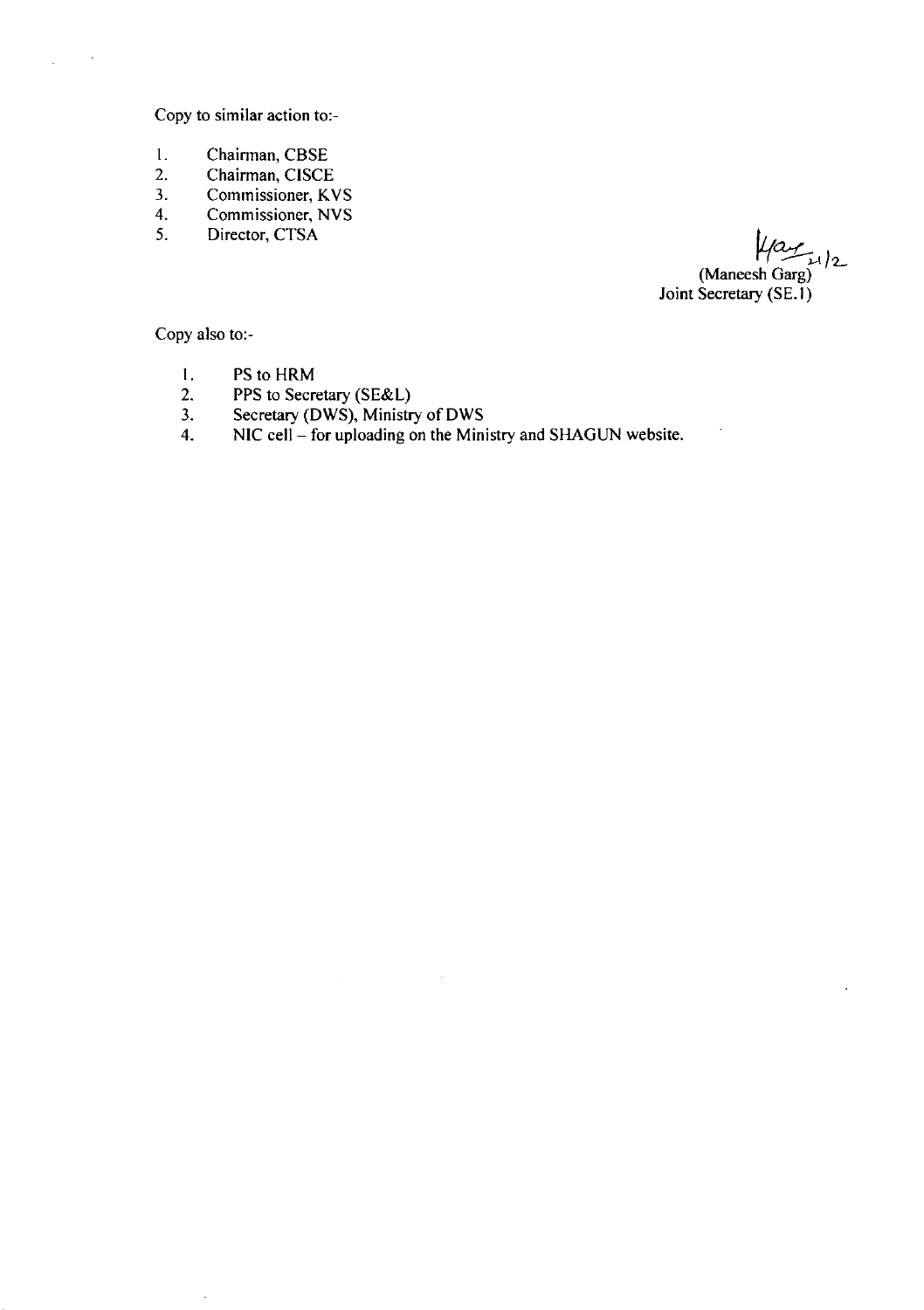# Ministry of Human Resource Development Department of School Education & Literacy

## Action Plan for Swachhata Pakhwada (l-15 September, 2018)

Suggested action plan for Swachhata Pakhwada for the year 2018 i.e.  $1<sup>st</sup> -15<sup>th</sup>$ September, 2018.

#### 1.9.2018 (Saturday)

# Swachhata Shapath Day

- Swachhata Shapath function may be organized on very first day of the Pakhwada i.e.  $I^{st}$ September, 2018, wherein all students and teachers/staff may participate. Children to speak about Swachhata in morning assembly.
- Class exercise, where every child will promise to take up one activity for personal/school/community/home cleanliness.
- State Education Minister/Secretaries/District Collectors/District Education Officers/School Inspectors etc. to address the State school children.
- Swachhata awareness message to be posted on the website of the Department/Organisations/Schools.

# 2.9.2018 to 4.9.2018 (Sunday to Tuesday)

#### Swachhata Awareness Day

- Holding meeting of SMCs/PTAs to highlight the importance of cleanliness and sanitation among children, parents and teachers; and to encourage and inspire them for hygiene and sanitation in school as well as home.
- Teachers to inspect sanitary facilities in each and every corner of school/ institution and make proposal/plan for upkeep of the facilities.
- Extensive cleaning of toilets, MDM kitchen, classrooms, fans, windows, bushes in the campus and surrounding area.

#### 5.9.2018 (Wednesday)

#### Creen School Drive

- Every school may arrange for dustbins. Dustbin with Blue and Green-color must be used for Recveled and Unrecyclable waste respectively in view of making children learning about classification of wastes.
- . Planting of trees in and around school premises and encourage children for gardening.
- $\bullet$  Reuse of waste material.
- Initiatives to curb green house effect. Weeding out/recordings of the old files, records as per procedure.
- All kinds of waste material like broken furniture, unusable equipment, defunct vehicles etc. should be completely removed from the premises of schools/institutions.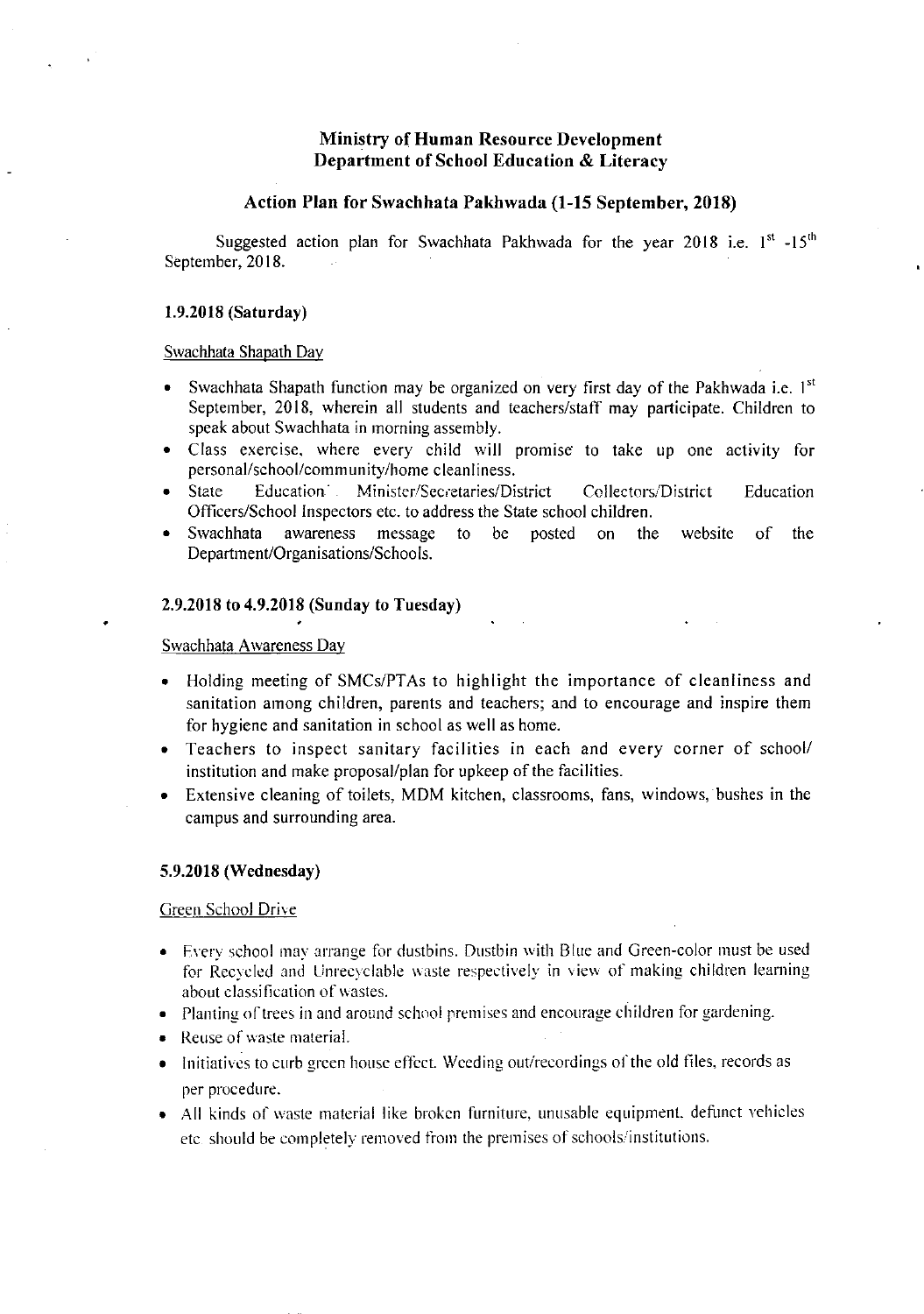# 6.9.2018 (Thursday)

#### Swachhata Participation Day

- Competitions can be held in districts/blocks/clusters for clean and well maintained premises and toilets in schools.
- $\bullet$  Essay/Quiz competition for students on cleanliness and Hygiene practices in schools.
- $\bullet$  Painting competition.
- Debates on Swachhata.
- Skit. Poem-making on Swachhata.

# 7.9.2018 (Friday)

# Hand Wash Dav

- Children should be taught proper method of hand washing before and after eating.
- Teachers and students in association with local representative should propagate the theme of the Pakhwada among citizen in nearly areas.
- Barrier free access to the drinking water and toilet facilities for Divyang students may be reviewed and ensured.

# 8.9.2018 (Saturday)

#### Personal Hygiene Day

- Audio visual programme to be undertaken to motivate students/employees and other for maintaining cleanliness.
- Students will learn proper way of cutting and keeping nails clean.
- . Learning impact on Health from hygiene practices.
- . Supplementary Book material on Hygiene.

## 9.9.2018 and 10.9.2018 (Sunday and Monday)

Community Participation Day

- Increased focus may be given on community participation for the Swachhata Abhiyan in schools/institutions and teachers may also be involved in undertaking cleanliness and awareness drives in nearby areas.
- . Sloganeering with School March.
- Students will be taught the hygienic manner of using toilets and drinking water facilities.
- Check wastage of water.
- Water from Handwashing unit to be channeled in gardens.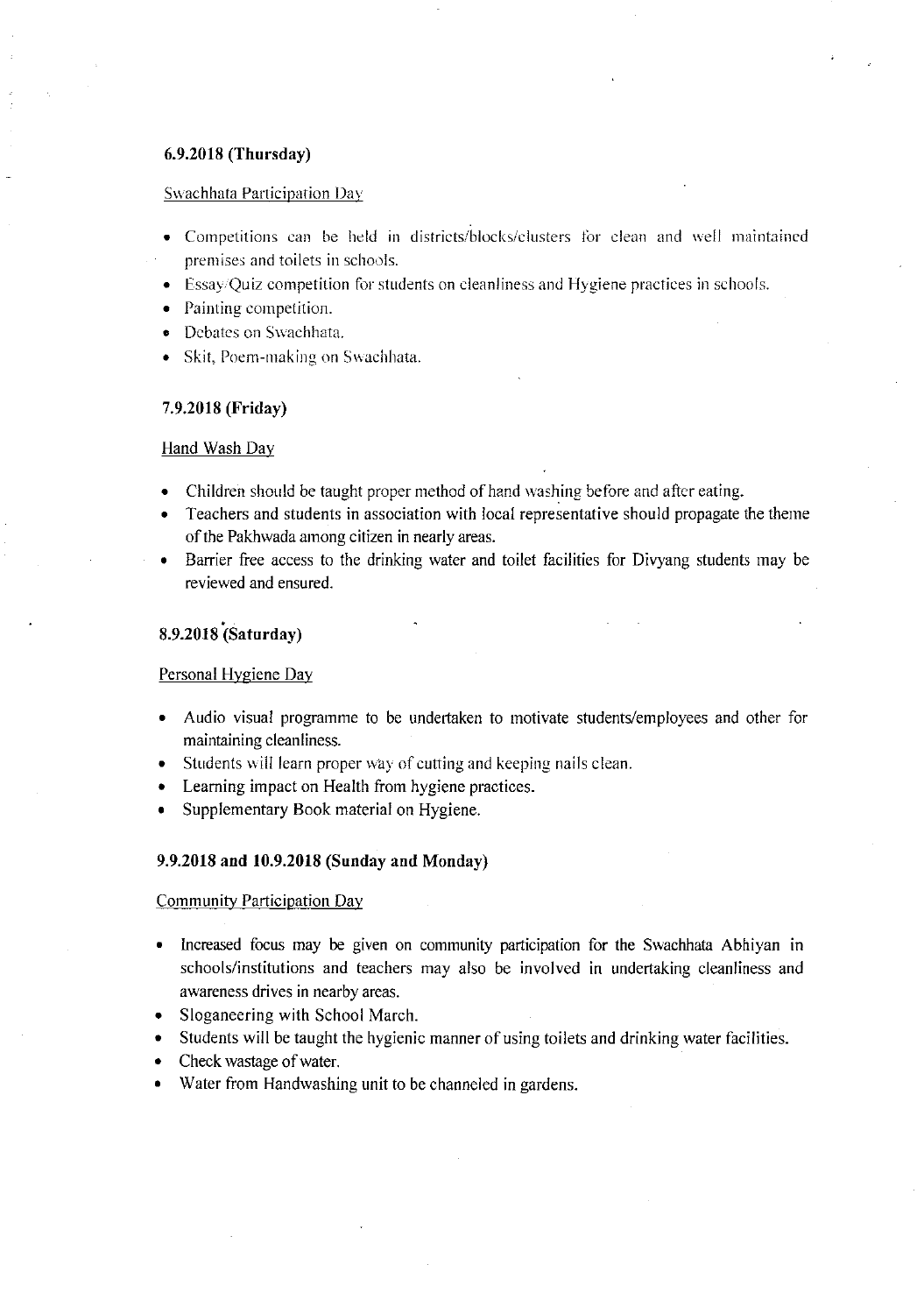# I1.9.2018 (Tuesday)

## Swachhata School Exhibition Day

- . Photographs, paintings. cartoons. slogans etc. on Swachhata activities may be displayed in schools. Parents and community members may be invited to attend the exhibition.
- Electronic banners may be created and uploaded on the departmental/state web portals to highlight the observance of the Pakhwada. Publicity and awareness generation may be done through use of social media, as well as electronic and print media.
- State may document some of these exhibitions.
- Making artifacts using local recycled-raw material for storage of waste i.e., artistic dustbins using local skills promoting their culture.

### 12.9.2018 (Wednesday)

# Swachh Water Day

- Checking of water storage: checking of portability Day  $\qquad \qquad$  ... ... ... ... ...
- Community participation for the Swachhata Abhivan in schools/ institutions.
- Learning of Organic/Inorganic waste in water in order to avoid intake of unsafe water.
- Cleaning of water through natural means i.e., natural sand filters, alum etc.
- Awareness on water-borne disease to promote safe drinking water.
- $\bullet$  Children should be taught about how to store safe drinking water.

# 13.9.2018 (Thursday)

# Water Harvesting Dav

- Create and provide the Information, Education and Communication (IEC) material to students.
- Teacher and students to plan and implement simple water harvesting structures in school. a

### 14.9.2018 (Friday)

### Letter Writing Day

- Children to write letters to Sarpanch, SMC Members for maintenance of school Toilets and Schools.
- Children to write to their parents regarding rvhat they have leamt in the past few days and what they want their parents to do. Some of these letters should be documented by each state and sent to MHRD.
- The District Collectors in their State/UT, who are the ex officio Member Secretary of district Level Committee for SSA/RMSA/MDM, may hold meeting of the District Level Committee chaired by the local Hon'ble Member of Parliament, to further propagate the message of the Pakhwada across the society.